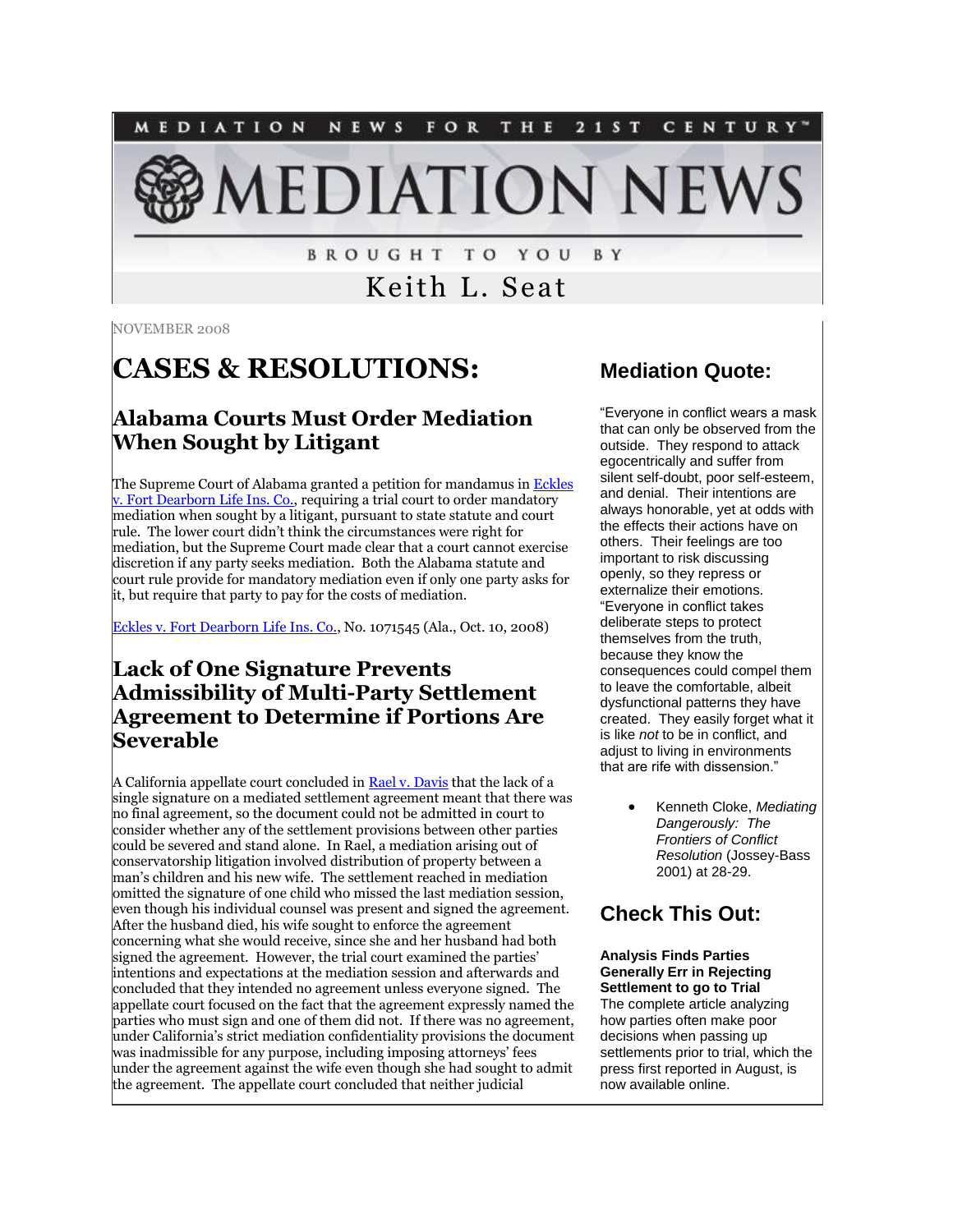estoppel nor anything short of due process concerns could permit a judicial exception to mediation confidentiality.

[Rael v. Davis,](http://www.courtinfo.ca.gov/opinions/documents/B197971.DOC) 2008 WL 4335179 (Cal. App. 2d Dist., Sept. 24, 2008)

#### **Public's Need to Know Wrongful Death Outcomes Trumps Mediation Confidentiality in Virginia**

The Virginia Supreme Court concluded i[n Perreault v. The Free Lance-Star](http://www.courts.state.va.us/opinions/opnscvwp/1071978.pdf) that the state statute requiring wrongful death settlements to receive court approval necessitates filing the settlement terms on the record, even when the settlements result from mediations for which confidentiality is also provided by state statute. The case involved a series of settlements relating to deaths after medication was administered during open heart surgery. The settling parties sought to keep the terms confidential and appealed the trial court's refusal to seal the record. The Court explained that the mediation confidentiality statute contains an exception when disclosure is required by law, and rejected various arguments that would have shielded the settlement amounts from disclosure. The Court also held that whether to seal the record is left to the discretion of the trial court, with a strong presumption of public access to judicial records.

[Perreault v. The Free Lance-Star,](http://www.courts.state.va.us/opinions/opnscvwp/1071978.pdf) No 071978 (Va., Sept. 12, 2008)

#### **Year-Long Mediation Effort Develops Better Bridge**

Plans for a safer, stronger, quieter, environmentally-friendlier bridge are being developed by a 34-member mediation team. The group has spent the last year working through the myriad issues surrounding a \$3.9 billion replacement of the Evergreen Point Bridge at the direction of the Washington state legislature. Substantial disagreements have been overcome and options narrowed to three plans. The mediation team is due to provide a project impact analysis in October for the legislature.

[Seattle Post-Intelligencer](http://seattlepi.nwsource.com/transportation/379582_520design18.html) (September 18, 2008)

### **NEWS & INITIATIVES:**

#### **Hong Kong Encourages Mediation of Lehman-Related Disputes**

The Hong Kong Monetary Authority appointed the Hong Kong International Arbitration Centre to provide mediation and arbitration services to address disputes between banks and investors in Lehmanrelated products. In certain circumstances, the Monetary Authority will pay a portion of the fee for the Centre's services. Hong Kong's Secretary for Justice is also encouraging mediation to help resolve disputes relating to Lehman minibonds.

[Randall L. Kiser, Martin A. Asher &](http://www3.interscience.wiley.com/cgi-bin/fulltext/121400491/PDFSTART?CRETRY=1&SRETRY=0)  [Blakely B. McShane,](http://www3.interscience.wiley.com/cgi-bin/fulltext/121400491/PDFSTART?CRETRY=1&SRETRY=0) *Let's Not [Make a Deal: An Empirical Study](http://www3.interscience.wiley.com/cgi-bin/fulltext/121400491/PDFSTART?CRETRY=1&SRETRY=0)  [of Decision Making in](http://www3.interscience.wiley.com/cgi-bin/fulltext/121400491/PDFSTART?CRETRY=1&SRETRY=0)  [Unsuccessful Settlement](http://www3.interscience.wiley.com/cgi-bin/fulltext/121400491/PDFSTART?CRETRY=1&SRETRY=0)  [Negotiations](http://www3.interscience.wiley.com/cgi-bin/fulltext/121400491/PDFSTART?CRETRY=1&SRETRY=0)*, 5 Journal of Empirical Research 551 (September 2008)

### **Worth Noting:**

#### **Con Artist Acting as Mediator Jailed**

A disbarred lawyer acting as a divorce mediator improperly presented himself as an attorney and conned dozens of victims into paying him large amounts of money. He was able to sidestep enforcement efforts for some time by hiding behind the confidentiality provisions of mediation, but eventually was convicted on 24 counts of theft and fraud, having billed 25 victims for \$300,000. He would sometimes become romantically involved with the wives of divorcing parties, with one paying him \$87,000 for "mediation" services. In addition to imprisonment, the ex-lawyer will be required to provide restitution from his assets which have been seized.

[Arizona Republic](http://tinyurl.com/6quvn9) (October 10, 2008)[; ADR Prof Blog](http://www.indisputably.org/?p=185) (October 13, 2008)

#### **Other Cases & Resolutions:**

**AT&T, NuVox Willing to Mediate Missouri Public Service Complaint by Business Customer over Inadequate Facilities,** [TR's State Newswire](http://tinyurl.com/554s3m) (October 24, 2008) (Subscription Required)

**Antitrust Suit Against Apple by Unauthorized Seller Sent to Mediation,** [Internetnews.com](http://tinyurl.com/5cacom) (October 17, 2008)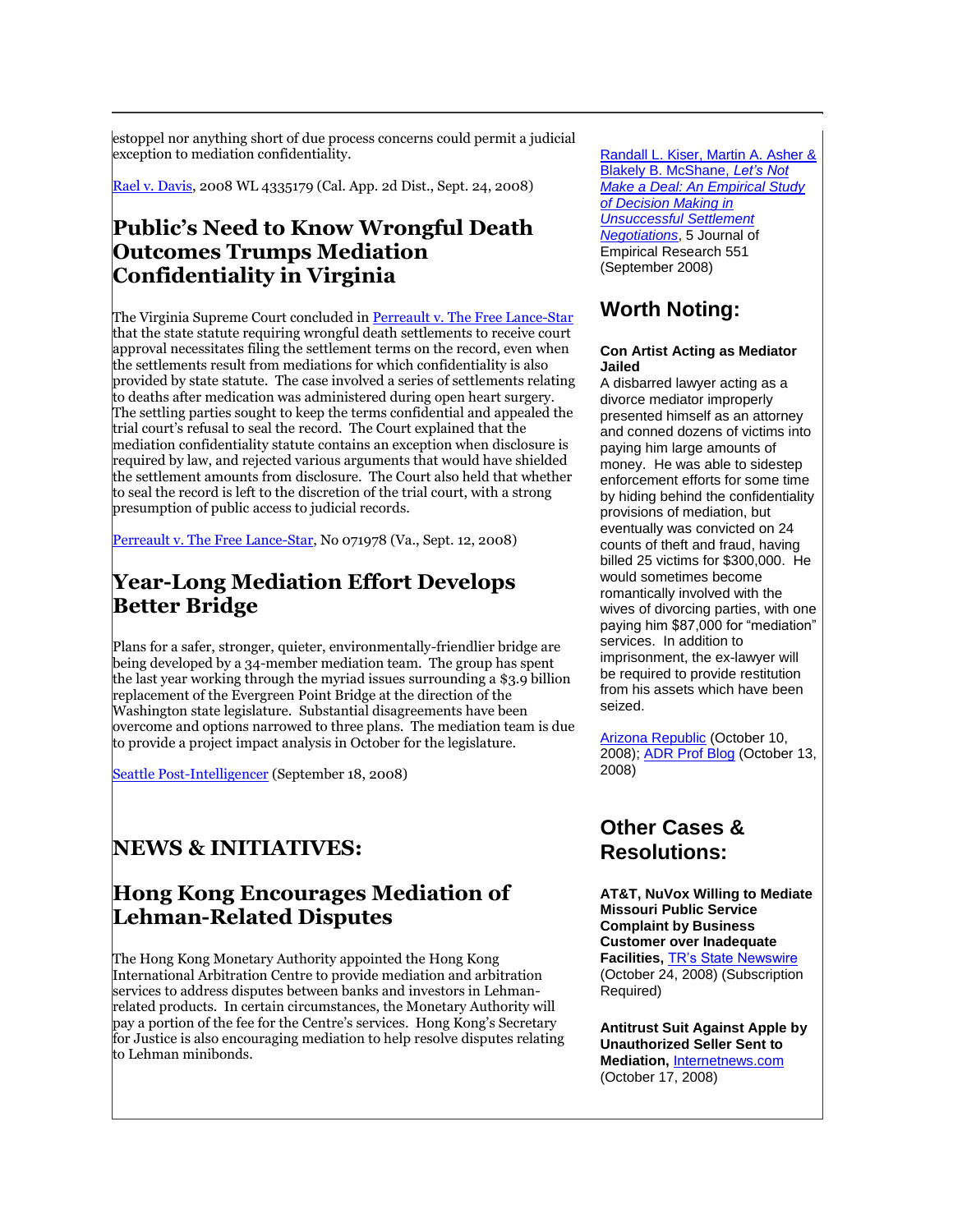[The Standard](http://tinyurl.com/5hpz7r) (October 31, 2008); [The Standard](http://www.thestandard.com.hk/img/favicon.ico) (October 22, 2008)

#### **Singapore Monetary Authority Prefers Mediation for Investors**

The Finance Minister of Singapore stated that the Monetary Authority is encouraging mediation as a recourse for protesting investors. Banks in Singapore have established independent mediation panels to address concerns raised by customers.

[Channel News Asia](http://www.channelnewsasia.com/stories/singaporebusinessnews/view/382963/1/.html) (October 15, 2008)

#### **States Increase Use of Mediation for Home Foreclosures**

- Connecticut has begun a foreclosure mediation program through legislation enacted on June 12 which is said to be the first of its kind in the U.S. The mediation program allows homeowners facing mortgage foreclosure on primary residences to request mediation at no charge to them. With a state appropriation of \$2.5 million, twelve staff mediators have been appointed for the state, along with seven case flow coordinators. The goal is to keep homeowners in their homes, often through refinancing or restructuring debt. While the program manager estimates that 4,000 homeowners are eligible for the new program, only about 40% have applied thus far. [Connecticut Post](http://www.connpost.com/localnews/ci_10640680) (October 4, 2008)
- New Jersey Governor Corzine set forth a sweeping financial rescue plan before a rare joint session of the New Jersey legislature. The rescue plan requires mediation in contested foreclosures, which is to be implemented statewide within 60 days. [WCBS-TV New York](http://wcbstv.com/topstories/corzine.foreclosure.mediation.2.841954.html) (October 16, 2008)
- The Ohio Supreme Court recommends that Ohio counties implement mediation programs, so Sandusky County has begun a foreclosure mediation program using the Court's model. To participate, homeowners in foreclosure must request mediation, agree to participate in a credit counseling session and allow an appraiser to determine their home's current value. Entering into mediation with a sense of what the homeowners can do financially and their property value, along with requiring banks to send a representative with decision-making authority, makes the mediation process more effective. [Fremont News Messenger](http://www.thenews-messenger.com/apps/pbcs.dll/article?AID=/20081001/NEWS01/810010301/1002) (October 1, 2008)
- Ohio's Stark County Common Pleas Court is encouraging homeowners in foreclosure to use its mediation program, which has been successful in keeping homeowners in their homes in about half of the mediations. The \$50,000 cost of the mediation program is funded by foreclosure case filing fees. The program is run by the Community Mediation Center. [Canton Repository](http://www.cantonrep.com/index.php?ID=429806&r=0&Category=9&subCategoryID=0) (September 7, 2008)
- Individual judges are ordering mediations in home foreclosure cases in Florida, as many homeowners have difficulty finding anyone with whom they can try to work things out at their lenders' offices. Judges in Florida's Eighteenth and Seventh Judicial Circuits are currently requiring mediations; the Fifth Circuit is considering implementing mediation requirements, while the Ninth Circuit is not. The various circuits are expected to share experiences about how best to handle increasing foreclosure

**Candidates for Alabama Supreme Court Meet with Mediator in Effort to Avoid Escalation of Negativity,**  [Tuscaloosa News](http://www.tuscaloosanews.com/favicon.ico) (October 16, 2008)

**Lawsuit Alleging Republicans Incited Violence Against Democratic Nominee Sent to Mediation,** [Kansas City Star](http://www.kansascity.com/115/story/843091.html) (October 17, 2008)

**Mediation Fails to Resolve Claims Against Democratic National Committee by Its Gay and Lesbian Leadership Council,** [PageOneQ.com](http://tinyurl.com/4ptun2) (September 12, 2008)

**Better Business Bureau Expels Construction Company Member for Refusing to Mediate Complaints,** [Tri-City Herald](http://tinyurl.com/6jm5y8) (October 14, 2008)

**No Settlement in Mediation Between Opes Prime, the Australian Securities and Investments Commission and Creditors over Stockbroker's Collapse,** [Business Spectator](http://tinyurl.com/6ykp4b) (October 24, 2008)

**Poland's Government and Soccer (Football) Association, PZPN, Close to Resolving Bitter Dispute in Mediation, [Reuters](http://tinyurl.com/6kjnyo)** (October 6, 2008)

**Professional Hockey Players Bertuzzi and Moore Meeting in Mediation for First Time after 2004 "Sucker Punch" that Broke Moore's Neck, Ending Career and Leading to \$38 Million**  Lawsuit, [CBC.ca](http://www.cbc.ca/sports/hockey/story/2008/09/16/bertuzzi-moore-mediation.html) (September 16, 2008)

**National Rugby League Legal Issues with Melbourne Coach and CEO Result in Mediation,** [Fox Sports](http://www.foxsports.com.au/story/0,8659,24579292-23214,00.html) (October 31, 2008)

**Mediator Requested in Michael Vick Bankruptcy to Work out Settlement of Debts with**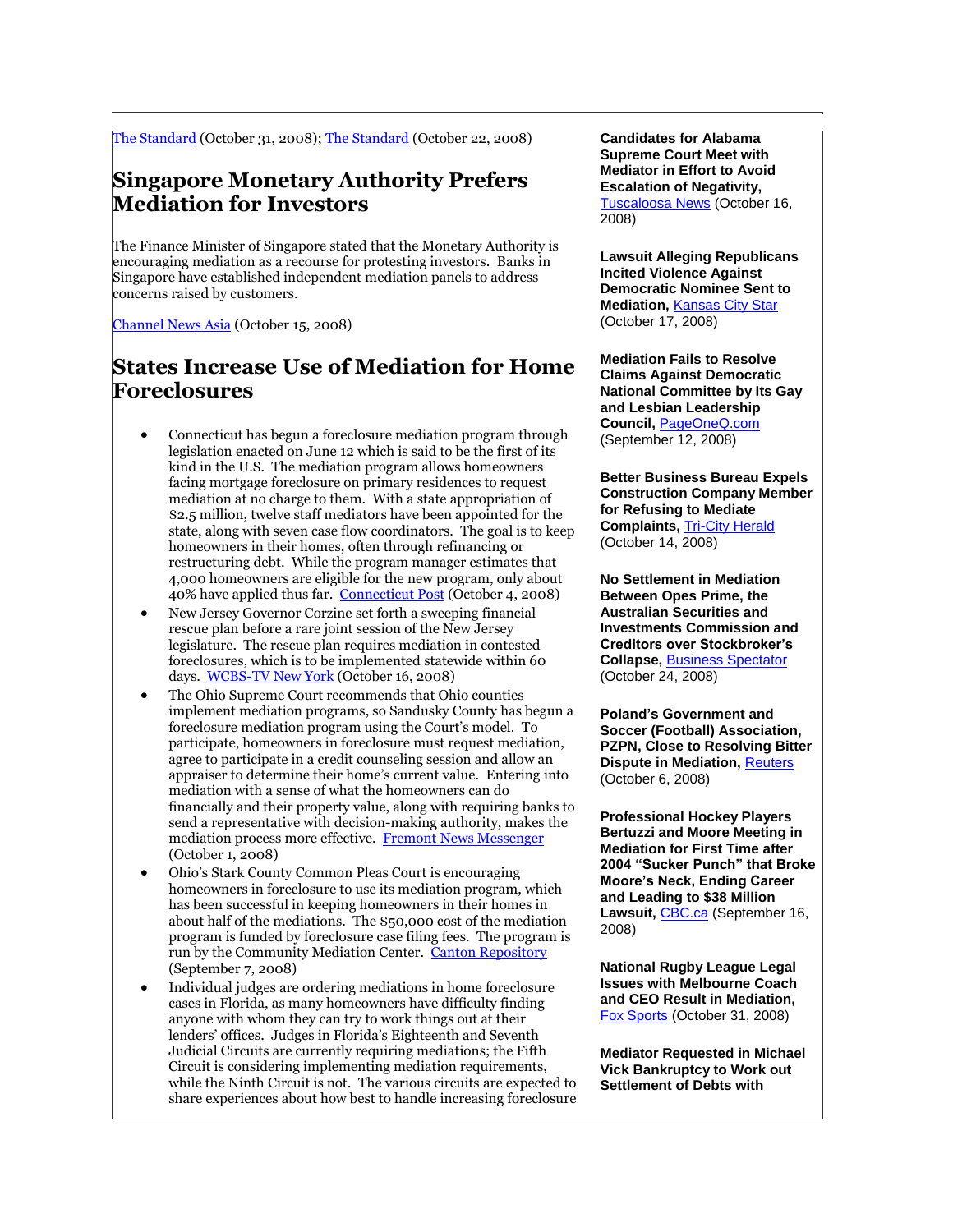filings. [Orlando Sentinel](http://www.orlandosentinel.com/news/local/seminole/orl-law0608oct06,0,6147904.story) (October 6, 2008)

 A nonprofit organization, Earth Angels United, is administering a foreclosure mediation program in Florida's Eighteenth Judicial Circuit, to help reduce the strain caused by a 200% increase in foreclosure cases. [Orlando Business Journal](http://www.bizjournals.com/orlando/stories/2008/10/27/daily20.html) (October 29, 2008)

#### **Mediation Program Established for Montana Grain Shippers**

Montana farmers have approved a proposal to use mediation to resolve disputes over grain freight rates with BNSF Railway. Grain producers are not considered shippers by the Surface Transportation Board despite paying the freight, which forced them to rely on grain elevator companies to file cases. The new program with BNSF will first rely on mediation and then resolve any remaining issues with binding arbitration by an independent arbitration board.

[Great Falls Tribune](http://www.greatfallstribune.com/apps/pbcs.dll/article?AID=/20081016/BUSINESS/810160337) (October 16, 2008); [Montana's News Station.com](http://tinyurl.com/5qs2qc) (October 20, 2008)

# **Mandatory Med Mal Mediation Working in Illinois County**

Mandatory mediation of medical malpractice cases in Madison County, which the Illinois Supreme Court approved in 2007 establishing the first rule of its kind in Illinois, worked as intended to settle a wrongful death case alleging inadequate care by a nursing home. The mediation rule is also considered unique by allowing parties to chose between lawyers and judges to mediate their case. In the wrongful death case, a judge was assigned in February to mediate the matter. The terms of the settlement were filed under seal and not disclosed.

The Madison - [St. Clair Record](http://www.stclairrecord.com/news/215256-mandatory-mediation-rule-helps-avert-wrongful-death-trial) (October 10, 2008)

#### **New Mexico First State to Join EEOC's Universal Agreement to Mediate**

While over 1,200 employers have entered into Universal Agreements to Mediate with the U.S. Equal Employment Opportunity Commission, New Mexico is the first state to do so. With New Mexico's formal agreement to resolve disputes through mediation, all eligible discrimination charges filed with the EEOC naming the state as respondent will be sent to the EEOC's mediation unit.

[Bizjournal.com](http://www.bizjournals.com/albuquerque/stories/2008/10/27/daily52.html) (October 31, 2008)

### **New York Continues to Seek Land Use Mediation Statute**

New York is attempting to join about two dozen other states with land use mediation statutes. Bills have passed the New York Senate four times, but ultimately failed to be enacted. Most recently, S.B. 3232 passed the Senate on May 9 and would add mediation as an option for resolving land use disputes, but would not replace existing land use review procedures. The

**Creditors,** [Associated Press](http://ap.google.com/article/ALeqM5gN3co-IXlbMYeM1UfPDPuKctNBFAD93J7QEG4) (October 3, 2008)

**Mediation Leads to Developer Giving Dublin City €1.5 Million and Drawings to End Housing Regeneration Projects,** [Irish](http://www.irishtimes.com/newspaper/ireland/2008/0905/1220544890510.html)  [Times](http://www.irishtimes.com/newspaper/ireland/2008/0905/1220544890510.html) (September 5, 2008)

**Mediation Yields Back Pay for Former Paramedics from Town,**  [West Yellowstone News](http://www.westyellowstonenews.com/favicon.ico) (October 31, 2008)

**Town Manager of Front Royal, Virginia Settles Wrongful Termination Case in Mediation,**  [FloridaToday.com](http://www.floridatoday.com/apps/pbcs.dll/article?AID=/20080909/NEWS01/809090335/1006/news01) (September 9, 2008)

**City of Billings Agrees to Mediation with Its Insurer over Coverage after \$1.6 Million Judgment; Mediation Expected to Be Open to Public,** [Billings](http://www.billingsgazette.net/articles/2008/09/08/news/local/19-council.txt)  [Gazette](http://www.billingsgazette.net/articles/2008/09/08/news/local/19-council.txt) (September 8, 2008)

**Mediation Between Tree-Sitters and Campus Officials over Athletic Center Unsuccessful; Litigation Delays May Add \$20 Million in Construction Costs,**  [San Francisco Chronicle](http://www.sfgate.com/cgi-bin/article.cgi?f=/c/a/2008/09/09/BAP712QCQO.DTL) (September 9, 2008)

**Mediation Under Way to Avoid Retrial after Hung Jury in Ten-Week Long Criminal Public Corruption Trial,** [Pittsburgh](http://www.pittsburghlive.com/x/pittsburghtrib/news/specialreports/wecht/trial/s_587997.html)  [Tribune-Review](http://www.pittsburghlive.com/x/pittsburghtrib/news/specialreports/wecht/trial/s_587997.html) (September 13, 2008)

**Judge Sends Native American Casino Dispute with Harrah's to Mediation,** [Indianz.com,](http://www.indianz.com/IndianGaming/2008/010699.asp) (September 8, 2008)

**Court Sends Tax Suit Back to Mediation,** [Birmingham News](http://tinyurl.com/5t4a7c) (October 30, 2008) (Subscription Required)

**Federal Mediator to Assist Stalled Contract Talks with Screen Actors Guild,** [Los](http://www.latimes.com/business/la-fi-studios24-2008oct24,0,6048813.story)  [Angeles Times](http://www.latimes.com/business/la-fi-studios24-2008oct24,0,6048813.story) (October 24, 2008)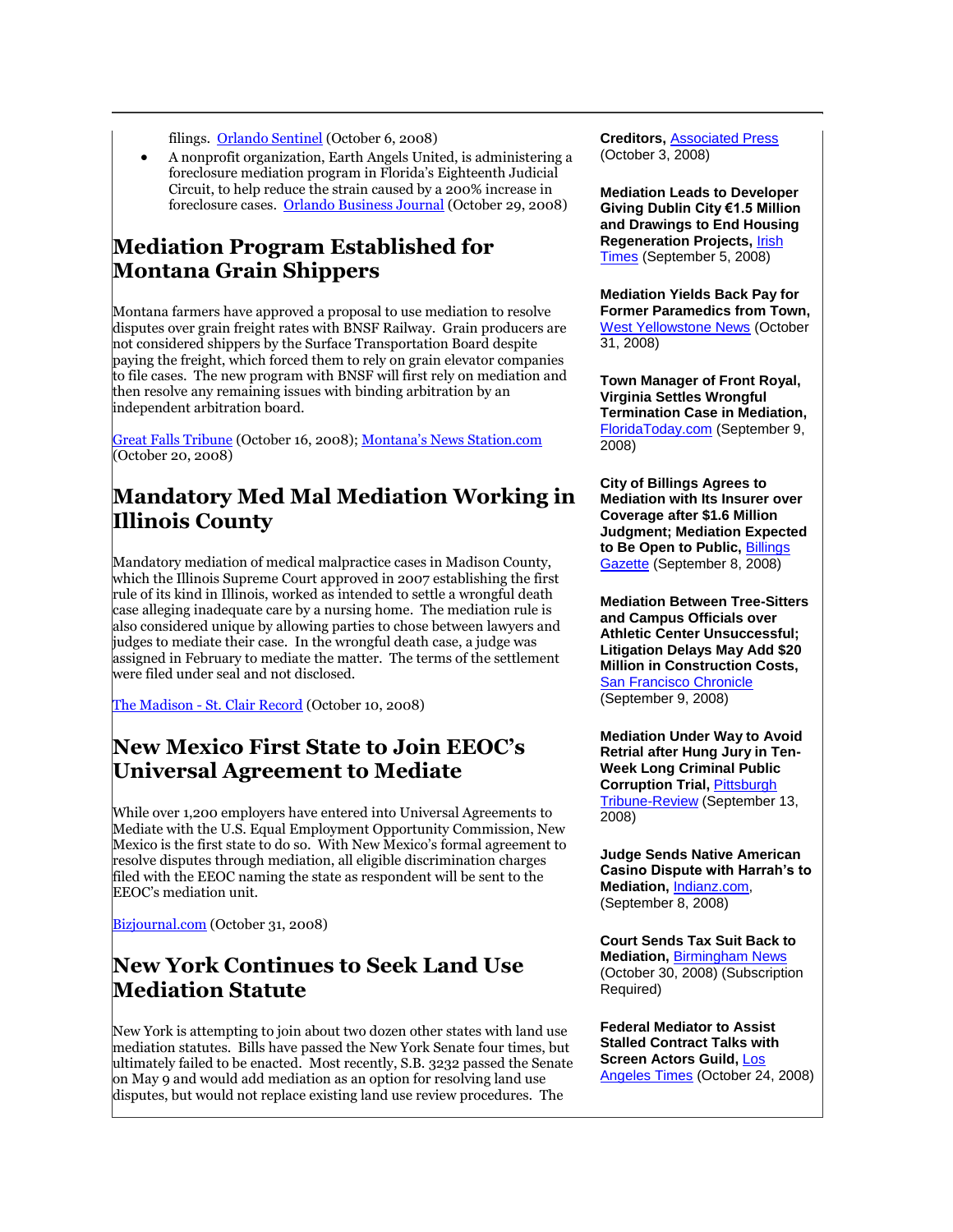senators introducing S.B. 3232 noted the success of a pilot land use mediation project for the Hudson River Valley and a mediation program in the Office of Court Administration. Other state statutes vary in their breadth and timing, with some encouraging mediation early in the development approval process and others waiting until litigation has begun.

[New York Law Journal](http://tinyurl.com/5r4kt8) (October 15, 2008) (Subscription Required); New [York S.B. 3232](http://www.statescape.com/Billsearch/ssSearch_doc.asp?DocId=121910&Index=%5C%5Cstatescape2%5CSSBillText%5Cssbilltext2002&HitCount=0&hits=&hc=0&req=)

# **California Bill for HOA Mediation Vetoed**

Governor Schwarzenegger vetoed California legislation that would have created a bureau to provide a forum for mediating homeowner association disputes, along with training. The bill was based on fact-finding by the California Law Revision Commission, which studied common ownership developments.

[San Diego Union Tribune](http://tinyurl.com/3uyp73) (September 30, 2008)

#### **Arizona Rejects Initiative Which Would Have Eliminated Mediation in Homeowner Disputes with Builders**

By a margin of nearly 4-1, Arizona voters defeated an initiative on the ballot in Arizona which, among other things, would have eliminated the use of mediation in disputes between homeowners and builders, requiring litigation instead. Proponents of the initiative, Proposition 201, asserted that it would not eliminate mediation, but the existing mediation language in the Arizona statue apparently would have been stricken. [Ballotpedia.org;](http://ballotpedia.org/wiki/index.php/Arizona_Proposition_201_(2008)) [Tucson Citizen](http://www.tucsoncitizen.com/ss/zTBE%20realestate/97316.php) (September 22, 2008)[; Proposition 201](http://www.azsos.gov/election/2008/Info/PubPamphlet/english/Prop201.htm)

# **"Technical Mediation" Urged for Expert Disputes**

Disagreements between parties' experts in complex matters, such as construction defect litigation, may be addressed by "technical mediation" using neutrals who have sufficient subject matter expertise to communicate easily with the feuding experts and mediate technical positions. The goal is to resolve only the technical issues and not consider liability or damages, which are subsequently addressed in a standard mediation or other form of alternative dispute resolution.

[Miami Daily Business Review](http://tinyurl.com/5y89su) (September 9, 2008) (Subscription Required)

# **Other International Mediation Developments**

 After extensive analysis, the **U.K.** has introduced an Employment Bill to abolish statutory grievance and disciplinary procedures and encourage mediation, [Aberdeen Press and Journal](http://www.pressandjournal.co.uk/images/favicon.ico) (September 26, 2008); New **U.K.** workplace guide by Chartered Institute of Personnel and Development and Acas encourages

**Mediation Begins on Clean Up of Lake Polluted by Plugged Drain,** [Lansing State Journal](http://sitelife.lansingstatejournal.com/ver1.0/Direct/Process?sid=sitelife.lansingstatejournal.com) (October 26, 2008)

**Six-Month Mediation Failed to Resolve \$26 Million Plan to Widen Road; County Commissioner Still Hopes for Resolution,** [Macon Telegraph](http://www.macon.com/198/story/464084.html) (September 15, 2008)

**Archbishop Sues Newspaper then Seeks Mediation, Which Australian Court Cannot Compel,** [West Australian](http://tinyurl.com/66vogg) (October 30, 2008) (Subscription Required)

#### **Other News & Initiatives:**

**Judge Draws Challenger in Election Due to Lack of Use of Mediation,** [Reno Gazette Journal](http://www.rgj.com/article/20081029/NEWS19/810290460/1232) (October 29, 2008)

**Mediators Offer Advice on How Government Can Avoid Budget Impasses,** [The Sacramento Bee](http://tinyurl.com/4bk23t) (September 22, 2008) (Subscription Required)

**Probate Judge Promotes Use of Mediation Program,**  [Mansfieldnewsjournal.com](http://sitelife.mansfieldnewsjournal.com/ver1.0/Content/images/no-user-image.gif) (October 20, 2008)

**Nobel Peace Prize Awarded to Global Mediator Ahtisaari for Decades of Peacemaking,**  [Reuters](http://tinyurl.com/626e3u) (October 10, 2008)